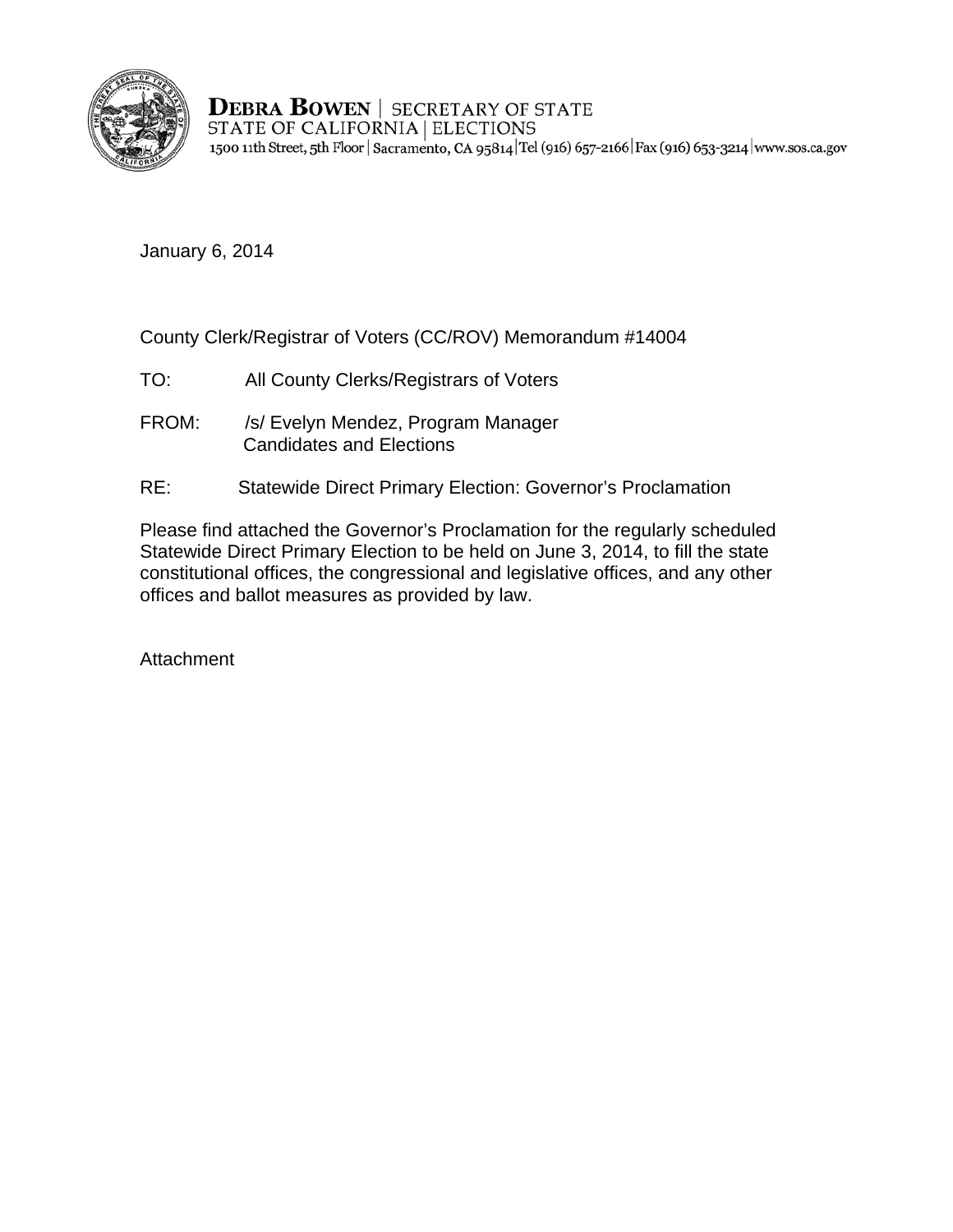FILED  $14$ -001 in the office of the Secretary of State of the State of California NP

JAN 0 6 -2013 2014

external and the Deputy Secretary of State

Bv

## ~xrcuti\lc llrpartmrnt **State of California**

~= ===========

==== =====

## A PROCLAMATION

## BY THE GOVERNOR OF THE STATE OF CALIFORNIA

I, EDMUND G. BROWN JR., Governor of the State of California, pursuant to section 12000 of the Elections Code, proclaim that a Statewide Direct Primary Election will be held throughout this State on Tuesday, the 3rd day of June, 2014, at which the following offices are to be filled:

## GOVERNOR;

LIEUTENANT GOVERNOR;

SECRETARY OF STATE;

CONTROLLER;

TREASURER;

ATTORNEY GENERAL;

INSURANCE COMMISSIONER;

MEMBERS OF THE STATE BOARD OF EQUALIZATION from each of the four equalization districts of the State;

REPRESENTATIVES TO THE CONGRESS OF THE UNITED STATES from each of the 53 congressional districts of the State;

STATE SENATORS from even-numbered districts of the 40 senatorial districts of the State;

MEMBERS OF THE ASSEMBLY from each of the 80 assembly districts of the State;

SUPERINTENDENT OF PUBLIC INSTRUCTION; and

All such other state, county, judicial, or other officers as are provided by law to be filled at such election.

 $\omega = -\frac{1}{2}$ 

Classes | Control De G4